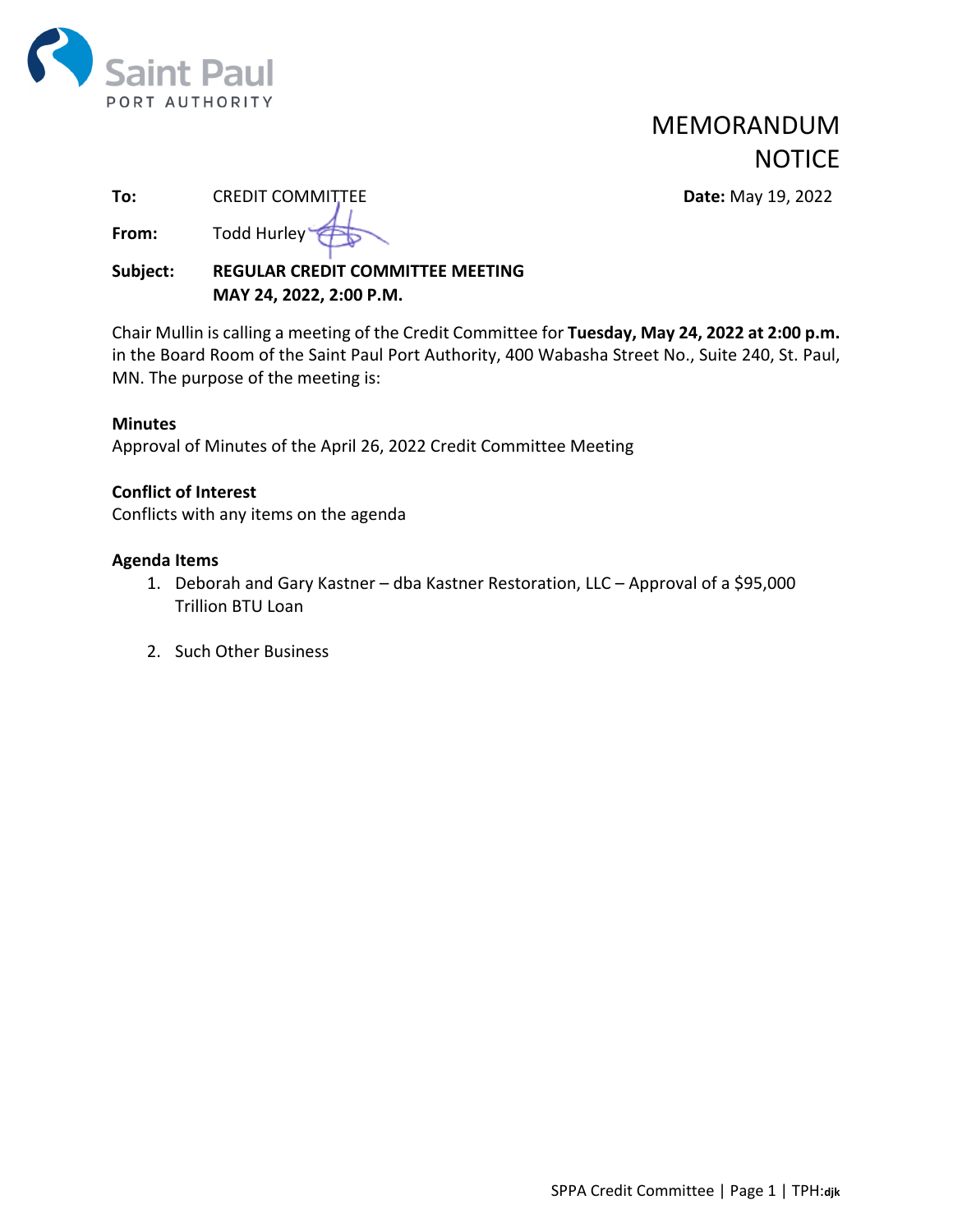### **SAINT PAUL PORT AUTHORITY MINUTES OF THE REGULAR CREDIT COMMITTEE MEETING APRIL 26, 2022**

\_\_\_\_\_\_\_\_\_\_\_\_\_\_\_\_\_\_\_\_\_\_\_\_\_\_\_\_\_\_\_\_\_\_\_\_\_\_\_\_\_\_\_\_\_\_\_\_\_\_\_\_\_\_\_\_\_\_\_\_\_\_\_\_\_\_\_\_\_\_\_\_\_\_\_\_\_\_\_\_

 The regular meeting of the Port Authority Credit Committee was held on April 26, 2022 at 1:54 p.m. via Microsoft Teams.

| The following Committee Members were present: |              |               |  |
|-----------------------------------------------|--------------|---------------|--|
| Don Mullin                                    | John Bennett | John Marshall |  |
| Matt Slaven                                   | Brianne Hamm | Matt Hill     |  |

| Also, present were the following:    |                     |            |
|--------------------------------------|---------------------|------------|
| <b>Todd Hurley</b>                   | Nelly Chick         | Ann Kosel  |
| Dana Krueger                         | Linda Williams      | Kathryn Sa |
| <b>Brittney Nelson</b>               | Laurie Siever       | Angie Heli |
| George Hoene                         | <b>Bruce Kessel</b> | Tonya Bau  |
| Andrea Novak                         | Linda Tran          | Pete Klein |
| Eric Larson, City of Saint Paul      |                     |            |
| Dai Thao, City of Saint Paul         |                     |            |
| Rebecca Noecker, City of Saint Paul  |                     |            |
| Michelle Hoffman, CliftonLarsonAllen |                     |            |
| Chris Wilson, PPL                    |                     |            |

Kathryn Sarnecki Angie Helms Tonya Bauer

### **APPROVAL OF MINUTES**

Committee Member Slaven made a motion to approve the minutes of the March 22, 2022 Credit Committee meeting. The motion was seconded by Committee Member Marshall, submitted to a vote, and carried unanimously.

#### **CONFLICT OF INTEREST**

Committee Member Slaven noted for the record that many years ago he represented Northern Metals in an unrelated matter that had nothing to do with the occupancy lease at this property. Mr. Larson confirmed this was not a conflict of interest.

### **AGENDA ITEMS**

#### **CONVEYANCE OF LAND TO PPL EAST 7TH, LLC – BEACON BLUFF BUSINESS CENTER**

Ms. Bauer reviewed her memorandum with the Committee requesting approval of the conveyance of a 2.21-acre parcel of land to PPL East  $7<sup>th</sup>$ , LLC at Beacon Bluff Business Center. Committee Member Hamm made a motion to approve the request. The motion was seconded by Committee Member Hill, submitted to a vote, and carried unanimously.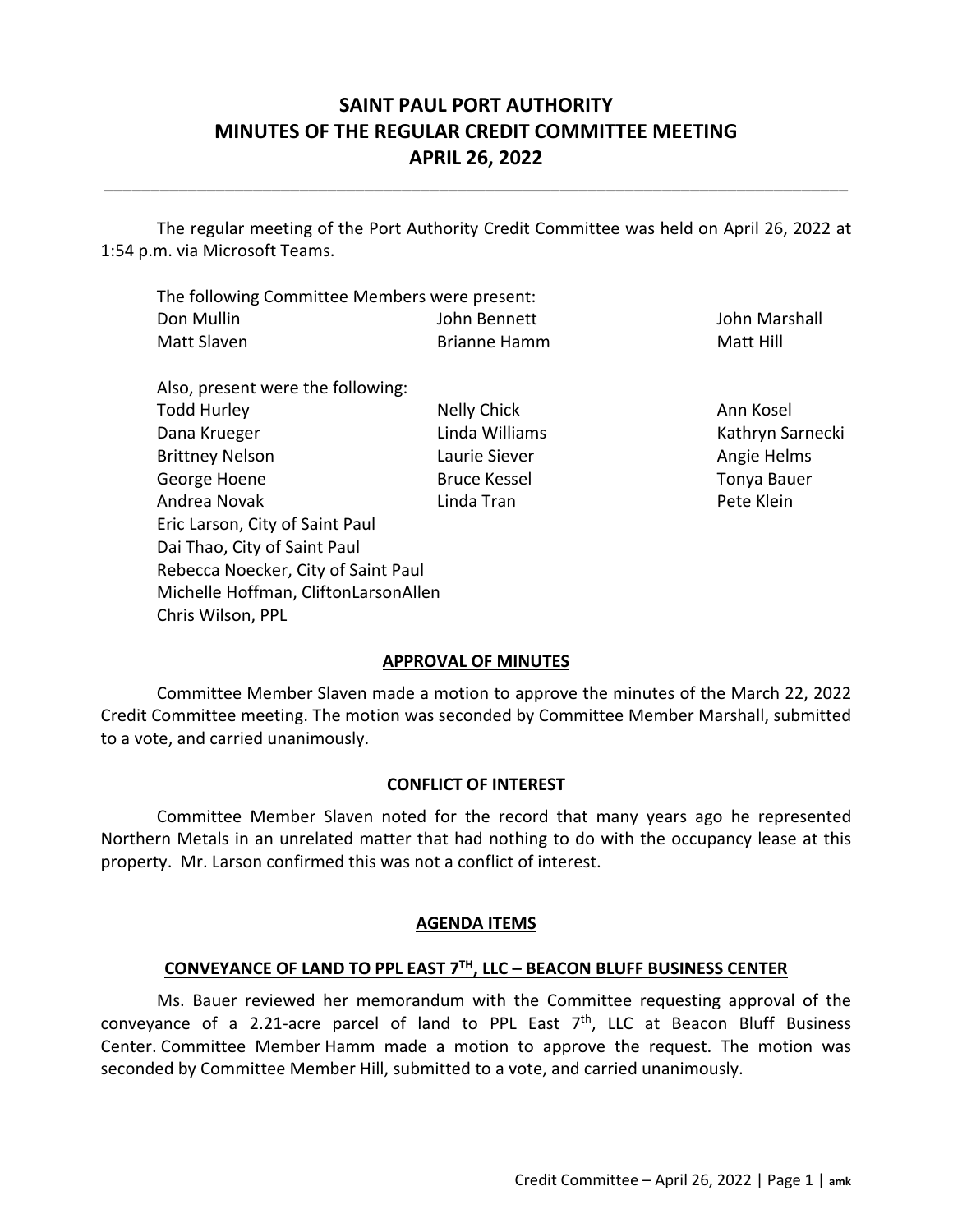### **2022 LEASE RENEWAL AND RENTAL RATE ADJUSTMENT – NORTHERN METAL RECYCLING, LLC**

Ms. Williams reviewed her memorandum with the Committee requesting approval of a 2022 lease renewal and rental rate adjustment for Northern Metal Recycling, LLC leasing 19 acres (827,640 square feet) of land in Barge Terminal No. 1 at 1031 Childs Road, Saint Paul, Minnesota. Committee Member Slaven made a motion to approve the request. The motion was seconded by Committee Member Bennett, submitted to a vote, and carried unanimously.

### **AUTHORIZATION TO APPLY FOR CONTAMINATION CLEANUP GRANT FUNDS FOR REDEVELOPMENT OF THE HEIGHTS, 2200 LARPENTEUR AVENUE EAST, SAINT PAUL, MN**

Ms. Sarnecki reviewed Mr. Hilleman's memorandum with the Committee requesting the authorization for the Port Authority to apply for and accept grant funds from the Minnesota Department of Employment and Economic Development for up to \$1,000,000.00, the Metropolitan Council for up to \$750,000.00, and Ramsey County for up to \$500,000.00 in Contamination Cleanup Grant funds for the redevelopment of The Heights (f/k/a Hillcrest Redevelopment Site), an approximately 112‐acre site located at 2200 Larpenteur Avenue East in Saint Paul, Minnesota. Committee Member Bennett made a motion to approve the request. The motion was seconded by Committee Member Hamm, submitted to a vote, and carried unanimously.

### **HFS GOLDEN RULE, LLC – APPROVAL OF A \$882,000 TRILLION BTU LOAN**

Mr. Klein reviewed his memorandum with the Committee requesting approval for the Port Authority to initiate a Trillion BTU loan for approximately \$882,000 with HFS Golden Rule, LLC for the installation of new HVAC equipment and an Energy Management System in a commercial property located at 85 7<sup>th</sup> Place E., Saint Paul, Minnesota. Committee Member Slaven made a motion to approve the request. The motion was seconded by Committee Member Marshall, submitted to a vote, and carried unanimously.

### **HARDMAN PROPERTIES, LLC – APPROVAL OF A \$420,000 TRILLION BTU LOAN**

Mr. Klein reviewed his memorandum with the Committee requesting approval for the Port Authority to initiate a Trillion BTU loan for approximately \$420,000 with Hardman Properties, LLC for the installation of a new 200 kW Solar System on a commercial property located at 220‐230 Hardman Ave. S., South Saint Paul, Minnesota.

After an in‐depth conversation regarding the debt‐to‐equity ratio and the lack of financial history, the motion to approve an approximate \$420,000 Trillion BTU loan with Hardman Properties, LLC for a new solar system was approved upon naming the two operating entities, that are jointly owned by the ownership of Hardman Properties, as co‐borrowers to the Trillion BTU PACE loan.

Committee Member Slaven made a motion to approve the amended request. The motion was seconded by Committee Member Bennett, submitted to a vote, and carried unanimously.

### **SUCH OTHER BUSINESS**

### **QUARTERLY REPORT ON OUTSIDE FUNDED PACE PROJECTS ‐ 1Q/2022**

Mr. Klein reviewed the 1st Quarter Report on Outside Funded PACE Projects with the Committee.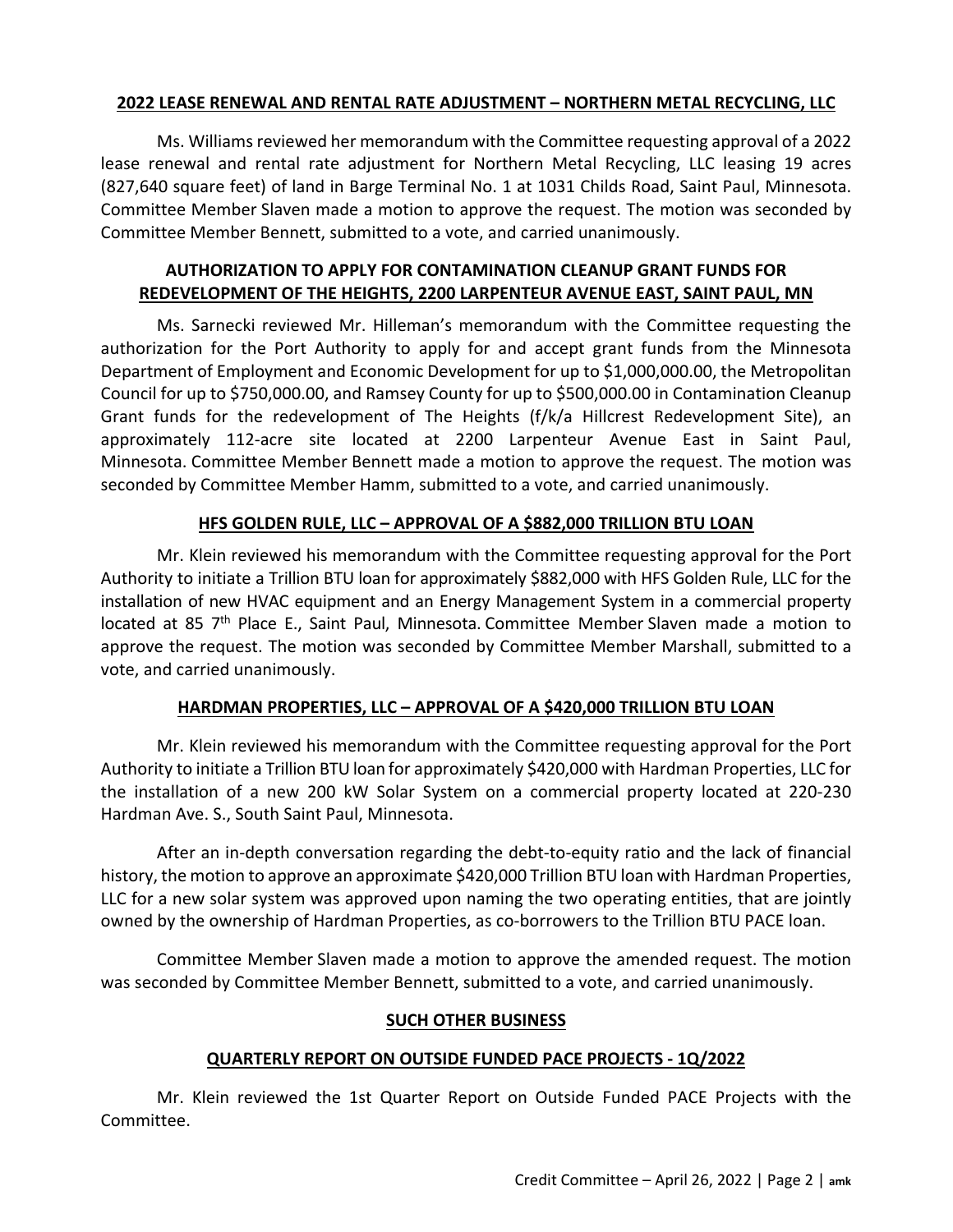There being no further business, the meeting was adjourned at 2:39 p.m.

By: \_\_\_\_\_\_\_\_\_\_\_\_\_\_\_\_\_\_\_\_\_\_\_\_\_\_\_\_\_\_\_\_\_

Its: \_\_\_\_\_\_\_\_\_\_\_\_\_\_\_\_\_\_\_\_\_\_\_\_\_\_\_\_\_\_\_\_\_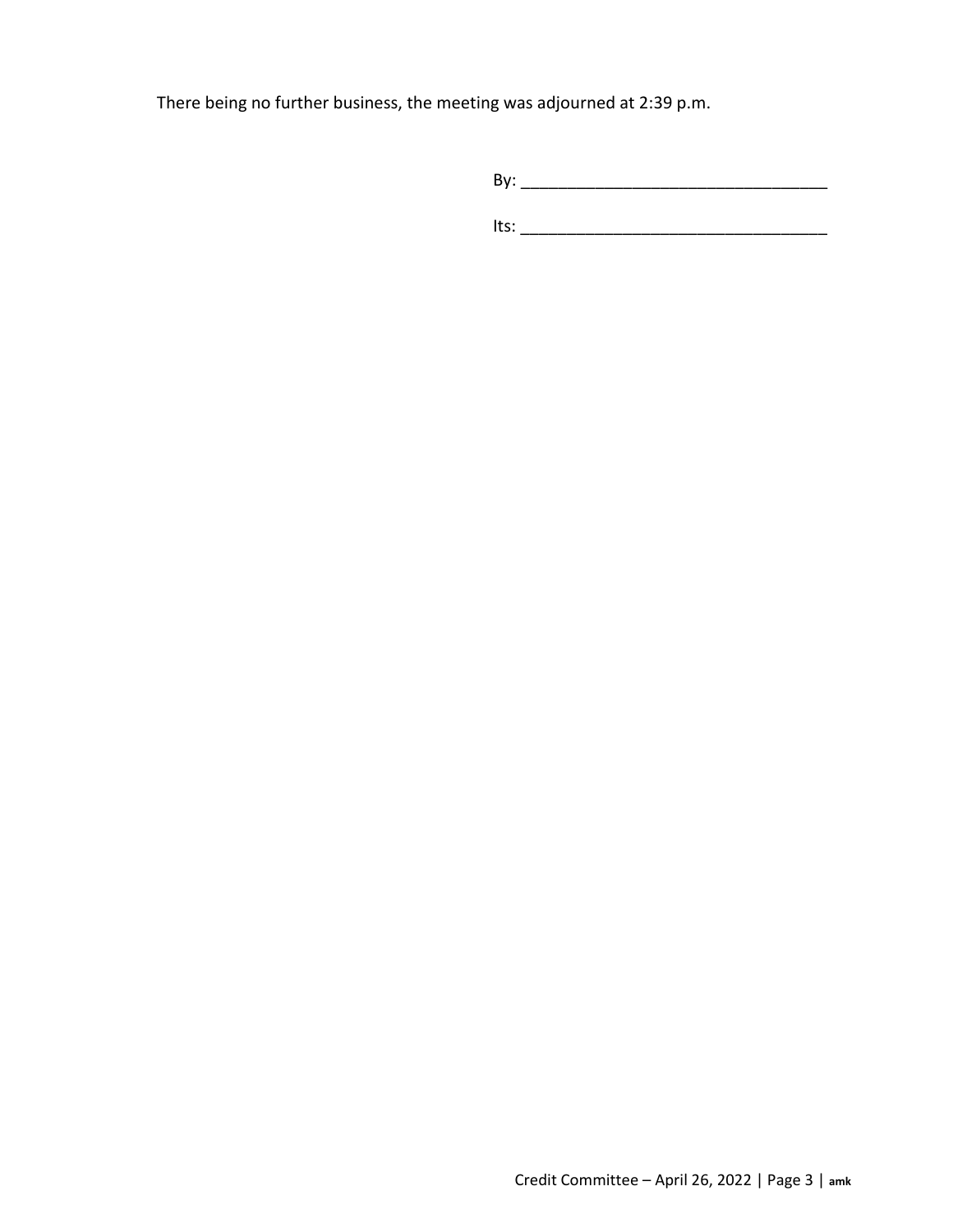

### MEMORANDUM

| To:      | <b>CREDIT COMMITTEE</b>                                | <b>Meeting Date:</b> | May 24, 2022 |
|----------|--------------------------------------------------------|----------------------|--------------|
| From:    | Peter M. Klein <i>M</i>                                |                      |              |
| Subjoct: | DERODALLAND GARY KASTNER - DRA KASTNER RESTORATION TIC |                      |              |

### **Subject: DEBORAH AND GARY KASTNER – DBA KASTNER RESTORATION, LLC APPROVAL OF A \$95,000 TRILLION BTU LOAN**

### **Action Requested:**

Provide approval forthe Port Authority to initiate a Trillion BTU loan for approximately \$95,000 with Deborah and Gary Kastner – dba Kastner Restoration, LLC for the installation of new 40 kW solar system on a commercial property located at 906 80<sup>th</sup> St. NE, Monticello, Minnesota.

### **Public Purpose:**

The Trillion BTU Revolving Loan Fund was established with a grant from the State of Minnesota via a Federal stimulus grant for energy conservation and the retention and expansion of jobs in the State. Additionally, the Minnesota Legislature has mandated that all utilities attempt to reduce existing customer energy usage by 1.5% annually.

### **Business Subsidy:**

Loans under the Trillion BTU Fund are not subject to business subsidy reporting because they are for energy efficiency projects.

### **Background:**

The Kastners own the real estate as individuals and operate their business, Kastner Restoration, LLC from buildings located on the property. This is also their primary residence. The property was purchased on March 31, 2021 and consists of 80 acres with a house and shop buildings. The current assessed value for this property is \$1,221,600 and there is a mortgage of \$700,000 on the property.

### **Proposed Project:**

| 40 kW Solar System                     |          |
|----------------------------------------|----------|
| <b>Purchase Price and Installation</b> | \$95,000 |
| <b>Sources and Uses of Funds:</b>      |          |
| Sources of funds:                      |          |
| <b>Trillion BTU</b>                    | \$95,000 |
| Uses of funds:                         |          |
| <b>Project Description</b>             | \$95,000 |

In order to leverage the grant funds, we are working with public and private partners to ultimately fund this project. Wright County is assisting with placing the PACE special assessment on the property taxes and another funder will likely finance that portion of the project once the special assessment is in place. Trillion BTU funds will act as a bridge loan until that time. In the